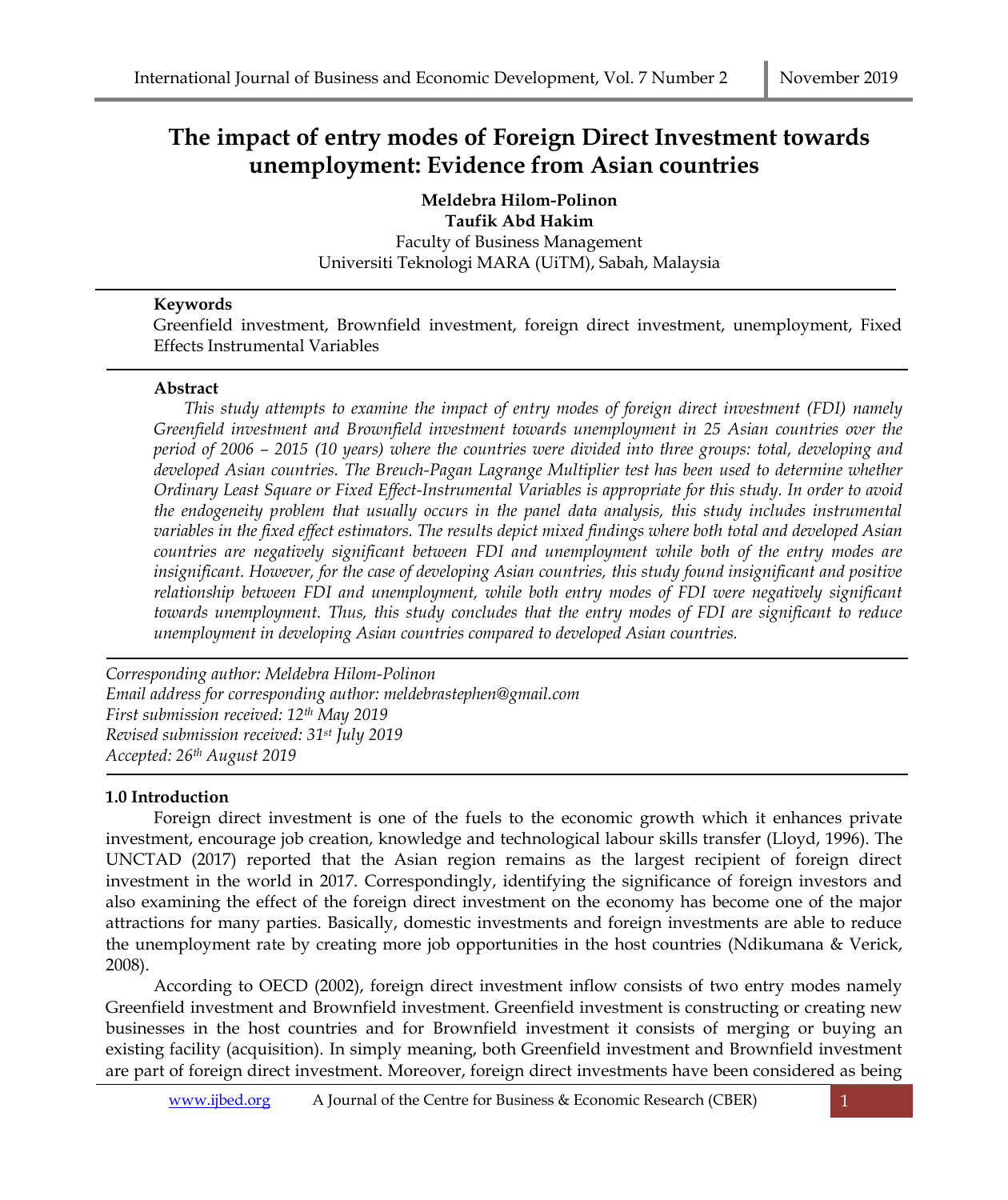an important source towards the increase in internal market such as creating jobs. Foreign direct investment inflow can influence the economic growth positively by making contribution in reduction of unemployment rate. However, the impact of foreign direct investment towards unemployment can differ depending on the entry modes of foreign direct investment (Bayar & Sasmaz, 2017).

An earlier study conducted by Root (1987) mentioned that the development of a worldwide market strategy involves the selection of entry modes of foreign investment. The entry mode of foreign investment can be defined as a process of allowing the firms to enter their product, management or other resources into the targeted new host market (Root, 1987). Firms that enter into a new foreign market have to choose entry modes of foreign direct investment such as Greenfield, Brownfield investment and other modes that involve export either directly or through independent channels (Anderson & Gatignon, 1986).

In addition, theoretically, the Greenfield investment can contribute to job creation through the formation of new businesses whereas Brownfield investment can contribute through the transfer of knowledge and technology (Branstetter, 2006).

The remaining sections of this paper are organized as follows; 2.0 literature review relating to contra findings on causes by entry modes of FDI; 3.0 data and methodology adopted by this study; 4.0 discussion of the findings and lastly 5.0 conclusion and recommendation of this study.

## **2.0 Literature review**

The increase of FDI inflow to a country has attracted the researcher to investigate the economic impacts of FDI inflow. In this context, previous researchers have focused on FDI-unemployment nexus and found that FDI reduces the unemployment rate by creating more job opportunities (Craigwell, 2006; Jayaraman & Singh, 2007; Balcerzak & Zurek, 2011; Lee, Pinn, Ching, & Kogid, 2011; Irpan, Saad, Nor, Noor, & Ibrahim, 2016). However, a few previous researchers found that FDI was not able to reduce unemployment due to the entry modes namely Greenfield investment and Brownfield investment (Mucuk & Dermirsel, 2013; Bayar, 2014; Bayar & Sasmaz, 2017).

Conversely, Chaudhuri & Mukhopadhyay (2014) concluded that the FDI has the potential to ease the unemployment for both skilled and unskilled labour in developing countries. While, Irpan et al (2016) used Autoregressive distributed lag (ARDL) and found significant long run relationship between FDI and unemployment in Malaysia from the period of 1980 to 2012. Additionally, a recent study by Amarendra & Oscar (2018) implemented the dynamic panel data specific system (GMM) estimator to address the endogeneity problem in Mexico from the year 2005 to 2015 and concluded that FDI reduced the unemployment rate.

However a study by Aktar, Demirci, & Ozturk (2009), found that in Turkey, foreign direct investment did not reduce unemployment due to the entry modes of foreign direct investment when using the Vector Autoregressive System (VAR) technique which included other factors; export, unemployment and gross domestic product (GDP) for the period of 2000 till 2007. Moreover, similar results by Saray (2011) in Turkey found that there was no long run relationship between foreign direct investment and employment from 1970 until 2009. They concluded that foreign direct investment was unable to reduce unemployment.

A study by Hisarciklilar, Gultekin-Karakas & Asici (2014) implemented the Generalized Methods of Moments (GMM) for dynamic panel data analysis in 10 sectors and 9 manufacturing sub-sectors for the year of 2000 until 2007. Their study found that foreign direct investment did not increase employment or did not decrease the unemployment rate in Turkey due to the impact of entry modes of foreign direct investment as the country was not attracted to the Greenfield investment in the 21st Century compared to other host countries.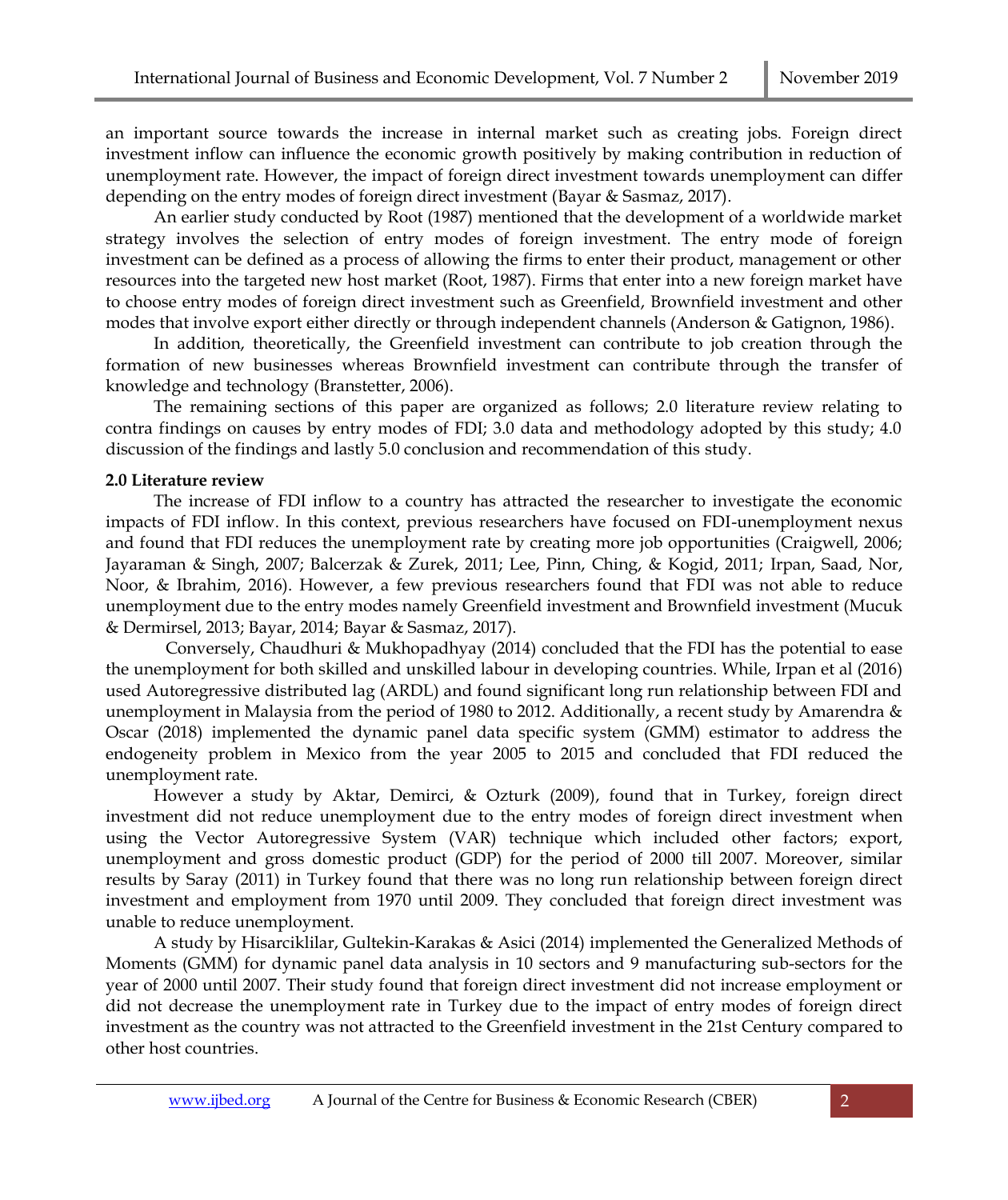Similar studies done by Mucuk & Demirsel (2013) found mixed findings in 7 developing countries from 1981 until 2009 when their results using the Dynamic Ordinary Least Squares (DOLS) estimates presented that two out of seven samples of the developing countries were found to have a significantly positive relationship and a significantly negative relationship with unemployment. However, the remaining four countries were found to be insignificant due to the entry modes of foreign direct investment that mainly consist of Brownfield investment inflow during that period of data.

Another study conducted by Bayar (2014) found a positive relationship between foreign dirent investment and unemployment in Turkey for the 1st quarter of 2000 till 4th quarter of 2014 by using the Auto Regressive Distributive Lag (ARDL) method due to the flow of Brownfield investment which was unable to generate employment.

In addition, a recent study by Bayar & Sasmaz (2017), found a positive relationship between foreign direct investment and unemployment in the long run but a negative relationship between domestic investments on unemployment in 21 emerging economies which consisted of developed and developing countries over the period of 1994-2014 with the similar reason stated above.

These contra findings between inflow of foreign direct investment and unemployment (positive relationship) are due to the entry modes of foreign direct investment; Greenfield investment and Brownfield investment. Thus, this study intends to investigate further in this area on the impact of entry modes of foreign direct investment towards unemployment in both of developed and developing Asian countries.

# **3.0 Data and methodology**

In this study, the empirical estimation used static panel data regression method and the instrumental variable (IV) estimation due to a potential problem of heteroskedasticity and endogeneity that may occur with the FDI variables in the model which implies that the Ordinary Least Square (OLS) regressions are bias. In this study, the estimation is made by panel data based in Asia which were separated into 3 groups (25 countries of total Asian countries, 15 countries of developing Asian countries, 10 countries of developed Asian countries) for the period of 10 years from 2006 to 2015. All data are gathered from the World Bank Development indicator and UNCTAD Statistics with yearly basis. Logarithmic transformation of data has been done to meet the assumptions that variables are approximately linear with normal distribution.

This study followed the recommendation of a recent study by Bayar & Sasmaz (2017) where they found inconsistency with the overall trend in related literatures as a large number of past empirical literature were negatively impacted between foreign direct investment with unemployment. It was suggested that investigations were to be conducted separately to determine the impact of both Brownfield investments and Greenfield investments on unemployment. Thus, this study presents that both of the entry modes of foreign direct investment; Greenfield investment and Brownfield investment, are negatively significant towards unemployment in developing Asian countries.

# **3.1 Regression model**

The impact of all explanatory variables on unemployment in the 3 groups of countries in Asia use the following static regression model based on Hisarciklilar, Gultekin-Karakas & Asici (2014) and Bayar & Sasmaz (2017);

$$
lgUN_{it} = \beta \alpha_{it} + \beta_1 lgGI_{it} + \beta_2 lgBROW_{it} + \beta_3 lgFDI_{it} + \beta_4 lgDI_{it} + \beta_5 lgGDP_{it} + \beta_6 lgINF_{it} + \beta_7 lgEXR_{it} + \beta_8 lgMZ_{it} + \epsilon_{it}
$$
\n(1)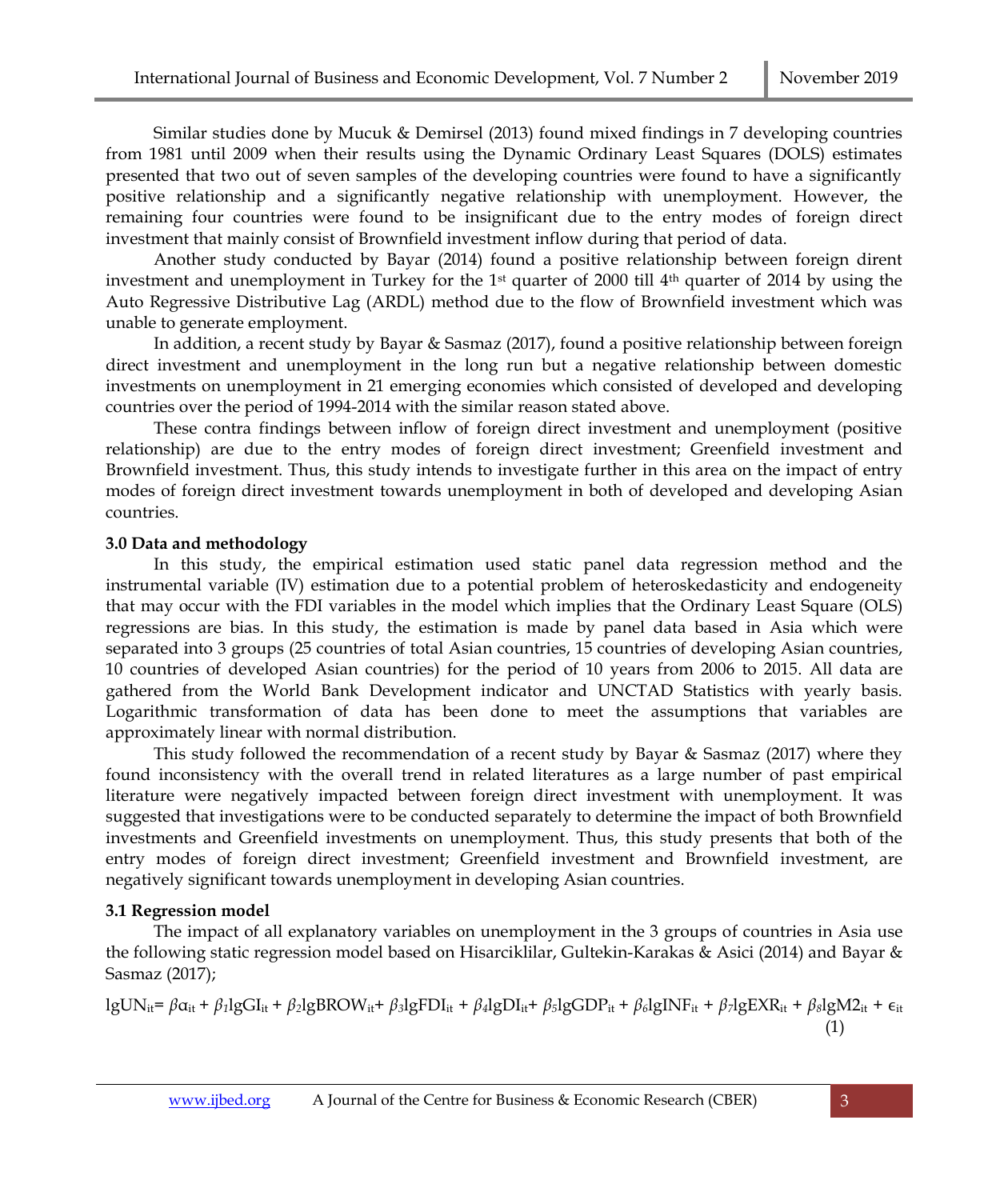where UN represents the dependent variable, which is unemployment rate (percentage of total labor force). The independent variables consist of the entry modes of foreign direct investment which are Greenfield Investment (GI) and Brownfield Investment (BROW) whereas the Greenfield foreign direct investment is reflected in number of projects (Millions of dollars in US) and for Brownfield investment is reflected as mergers by seller and acquisitions by purchase (Value of net cross-border in Millions of dollars in US), inflow on foreign direct investment (FDI) is in percentage of GDP and domestic investment (DI) is Gross Capital Formation in percentage of GDP. The other controlled variables are inflation (INF) in annual percentage, exchange rate (EXR) is Local Currency Unit per US\$, period average, gross domestic product (GDP) in annual percentage change and money supply (M2) in current Local Currency Unit.

#### **3.2 Variance Inflation Factors (VIF)**

The Variance Inflation Factors method is to detect the multicollinearity problem in the value of variance in the model where the variance value will increase due to collinearity. According to Wooldridge (2000), variance can be shown as follows:

$$
VIF(i) = 1/(1 - R2)
$$
 (2)

The higher the value of VIF, the greater the finding of  $i$  that indicates the model suffers with multicollinearity. According to Montgomery, Peck, & Vining (2001), the value of VIF should be less than 5 or 10 to prove that the regression model does not suffer with multicollinearity.

#### **3.3 Breuch-Pagan Lagrange Multiplier (BPLM) test**

The Breuch-Pagan Lagrange Multiplier test is to perform the estimation of the variance in model estimator to determine whether the data can be pooled by Ordinary Least Square (OLS) Model or used the Random Effects (RE) / Fixed Effect (FE) estimator. According to Gujarati and Porter (2009), the BPLM test is more general than others' tests for detection of autocorrelation. The regression is shown below:

$$
e_t = a_i + \beta_2 X 1_t + \beta_3 X 2_t + C_{1et-1} + C_{1et-2} + \dots + C k e_{t-k} + v_t
$$
\n<sup>(3)</sup>

Breusch and Pagan (1979), developed the Lagrange Multiplier test with the null hypothesis that the regression model has no panel effect and for the alternative hypothesis it is stated that the regression model has panel effect.

Sargan (1975) and Hansen (1982) developed a test called Sargan-Hansen test which is a test of Fixed Effect (FE) versus Random Effect (RE) to test over-identifying restriction. The FE estimator used the orthogonally conditions where the regressors are uncorrelated with the error from panel  $\text{data} E(X_{it} | \varepsilon_{it}) = 0$ . The RE estimator used the additional orthogonally conditions where the regressors are uncorrelated with the group-specific error,  $E(X_{it}|U_{it}) = 0$ .

The Sargan Hansen test reported by *xtoverid* straightforwardly extends to heteroskedastic and cluster-robust versions and it is guaranteed always to generate a non-negative test statistic.

#### **3.5 Fixed – Effect Instrumental Variable (FE-IV)**

Instrumental variables methods are the founded method to overcome the measurement of the occurrence of error problems in the explanatory variables (Angrist & Alan, 2001).

The instrumental variables estimator for *β* is

$$
\hat{\beta}_{IV} = (X'P_ZX)^{-1}X'PZ_y
$$
\nwhere  $P_z = Z(Z'Z)^{-1}Z'$  (5)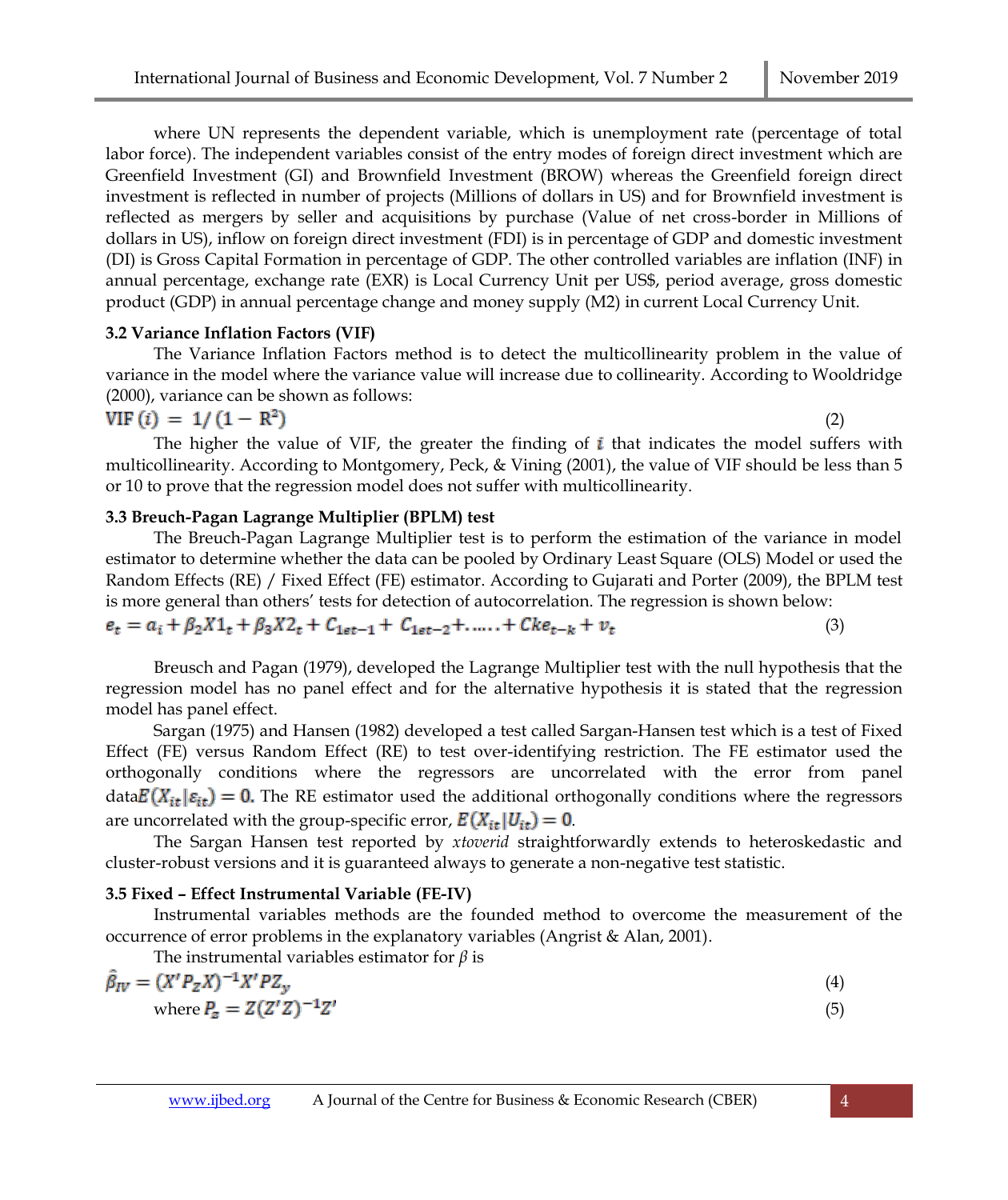If the omitted instrumental variables' numbers are larger than the number of endogenous regressors  $(L > K)$  then the instrumental variables estimator is called over-identified.

#### **4.0 Findings**

This study estimates the impact of entry modes of foreign direct investment on unemployment in developing Asian countries and developed Asian countries. The Ordinary Least Square panel data analysis was used for developed countries and Fixed-Effect Instrumental Variables (FE-IV) for developing countries with the Equation (1) to control the statistical problems as there exist potential biases that usually occur in the panel analysis such as endogeneity, heteroscedasticity and autocorrelation. The results of this study are presented in Table 1 which consists of developing Asian countries, developed Asian countries and total Asian countries which is a combination of developing and developed Asian countries data set. For the developing Asian countries, the Sargen-Hansen Statistic test results rejected the null hypothesis thus the fixed effect (FE) estimator will be used.

Empirical results from table 1 reveal that all these foreign direct investment and domestic investment affect differently on unemployment in total Asian countries, developing Asian countries, developed Asian countries and do not suffer from multicollinearity problem (mean VIF below 5). Both of the total Asian countries and developed Asian countries failed to reject the null hypothesis of BPLM test with the p-value of chi-square 1.000 which makes the regression model able to use pooled OLS there appears to be no reason to proceed with the Hausman test.

However, for the case of developing Asian countries, the null hypothesis of BPLM test is rejected and hence, the Hausman test has to be performed. Although the Hausman test does not show a p-value, this study proceeds with the Sargen-Hansen (over-identifying restriction) test to determine whether to use the Fixed Effects (FE) or Random Effects (RE) estimator. The Sargen-Hansen test in developing countries shows that the p-value of chi-square is less than 0.05 indicating that the null hypothesis of this test is rejected and Fixed Effects (FE) estimator is an appropriate estimator for the regression model for this study.

For the developing Asian countries, Table 1 illustrates the results of fixed effect-instrumental variable (FE-IV) estimator. The null hypothesis of BPLM test is rejected and the Hausman test needs to be performed. Although, the Hausman test does not show a p-value the Sargen-Hansen (over-identifying restriction) test was performed to determine whether to use the Fixed Effect (FE) or Random Effect (RE) estimator. The results of Sargan Hansen statistic test shows that the p-value is less than 0.05 indicating that the fixed effect (FE) estimator is appropriate for this study.

Table 1: The regression analysis results for total, developed and developing Asian countries. (Dependent variables: unemployment)

|        | Developing Asian | Developed Asian | Total Asian countries |
|--------|------------------|-----------------|-----------------------|
|        | countries        | countries       |                       |
| lgBROW | $-0.0488639***$  | $-0.0066796$    | $-0.0115929$          |
|        | (0.0176576)      | (0.0055669)     | (0.0069197)           |
| lgGI   | $-0.0601158$ **  | 0.0114499       | 0.0212081             |
|        | (0.0304274)      | (0.008487)      | (0.0189893)           |
| lgFDI  | 0.0080750        | $-0.0065803***$ | $-0.0363913***$       |
|        | (0.0556713)      | (0.0023359)     | (0.0167911)           |
| lgDI   | $-0.4007701*$    | $-0.0040898$    | $-0.5983881***$       |
|        | (0.227362)       | (0.0033316)     | (0.1792966)           |
| lgGDP  | 0.0245557        | $-0.0053648**$  | 0.0368273             |
|        | (0.0271059)      | (0.0026815)     | (0.0248027)           |
| lgEXR  | $-0.3057254$     | $-0.0061083$    | $-0.0133375*$         |
|        |                  |                 |                       |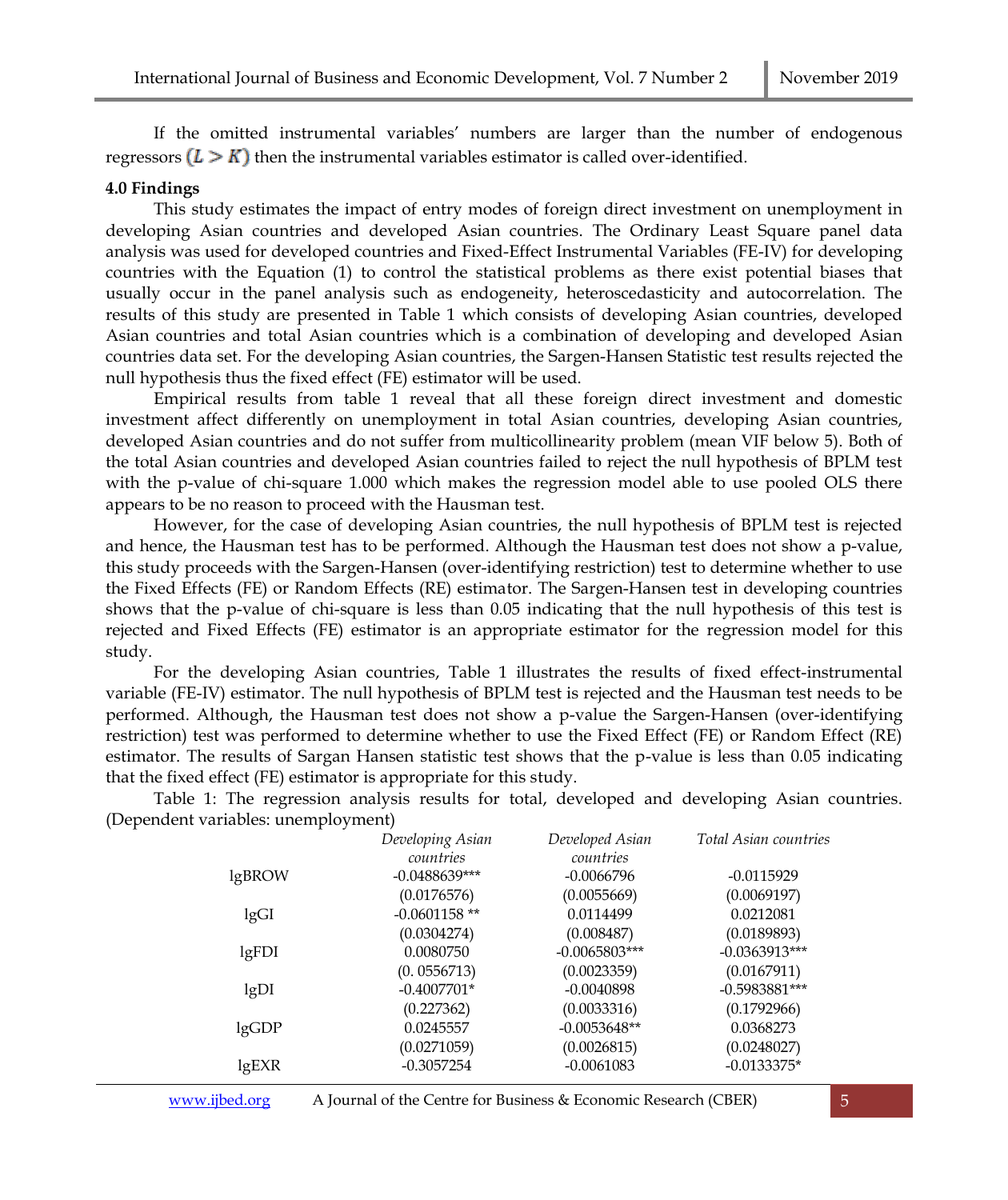|                         | (0.2350733) | (0.0051145)   | (0.0071675)  |
|-------------------------|-------------|---------------|--------------|
| lgM2                    | 0.2617197   | $0.2351258**$ | 0.4293530    |
|                         | (0.2338436) | (0.1072722)   | (0.2929062)  |
| lgINF                   | 0.0022895   | $-0.0008864$  | $-0.0089589$ |
|                         | (0.0182319) | (0.0093118)   | (0.0185062)  |
| Constant                | 2.1476420   | $-0.0791753$  | $-0.1433092$ |
|                         | (0.2995074) | (0.0829856)   | (0.1256582)  |
| No. observations        | 150         | 100           | 250          |
| R-squared               | 0.1154      | 0.2276        | 0.1310       |
| Adjusted R-squared      | 0.0592      | 0.1513        | 0.0988       |
| F-statistic             | 0.0000      | 0.0000        | 0.0002       |
| Mean VIF                | 1.50        | 1.32          | 1.51         |
| Breuch-Pagan Lagrange   | 0.0000      | 1.0000        | 1.0000       |
| Multiplier (p-value)    |             |               |              |
| Autocorrelation         | 0.0000      | 0.1420        | 0.9008       |
| (p-value)               |             |               |              |
| Heteroscedasticity (p-  | 0.0000      | 0.0000        | 0.0000       |
| value)                  |             |               |              |
| Sargen-Hansen Statistic | 0.000       | N/A           | N/A          |
| (p-value)               |             |               |              |

*Notes: The results above show the analysis of OLS with adjustment of robust/cluster robust standard errors for total and developed Asian countries, Fixed Effect Estimate with the instrumented variables (FE-IV) for developing Asian countries. The value in the parentheses are standard errors. \*\*\*, \*\*, and \* show significant levels at 0.01, 0.05, and 0.1 level, respectively.*

The results show that the FDI has an insignificant positive correlation with UN with the coefficient of 0.008 indicating that an increase of FDI with 1 percent point will increase the UN of 0.008%. As previous studies found there is a positive relationship between foreign direct investment and unemployment due to the entry modes of foreign direct investment; Greenfield investment and Brownfield investment (Aktar et al., 2009; Hisarciklilar et al., 2014; Bayar, 2014 and Bayar & Sasmaz, 2017).

The Brownfield investment has a highly negative significance with 1% significant level on unemployment and the coefficient of 0.048 indicating that 1 percent point increase of FDI will decrease 0.048% of UN. The Greenfield investment is negatively significant with 5% significant level on unemployment showing that an increase of FDI with 1% point will decrease 0.06% on UN. Additionally, the results also present that domestic investment (DI) shows a negatively significant relationship with 10% of significant level as an increase of 1 %-point DI will decrease UN by 0.40%. In this case, both of the entry modes of FDI are found to be contributing to the reduction of unemployment in developing Asian countries.

Furthermore, the results of developed Asian countries show the FDI is negative and significant at 1% level on UN with the coefficient of 0.0065 showing that 1% point of increase in FDI will decrease UN by 0.0065%. Palat (2011) also shared similar results in his study on the impact of foreign direct investment on unemployment in Japan. The result indicated that both of the entry modes were found to be insignificant where GI was insignificant with a positive relationship and for the BROW it was insignificant with a negative relationship. In addition, DI are was insignificant with a negative relationship against UN findings. These results contrast to Malley & Moutos (2001), where where they found a significant yet negative relationship against UN.

In total Asian countries, the results show that the coefficient of the FDI and DI are significantly and negatively correlated with UN. The results stated a strong negative relationship between FDI and UN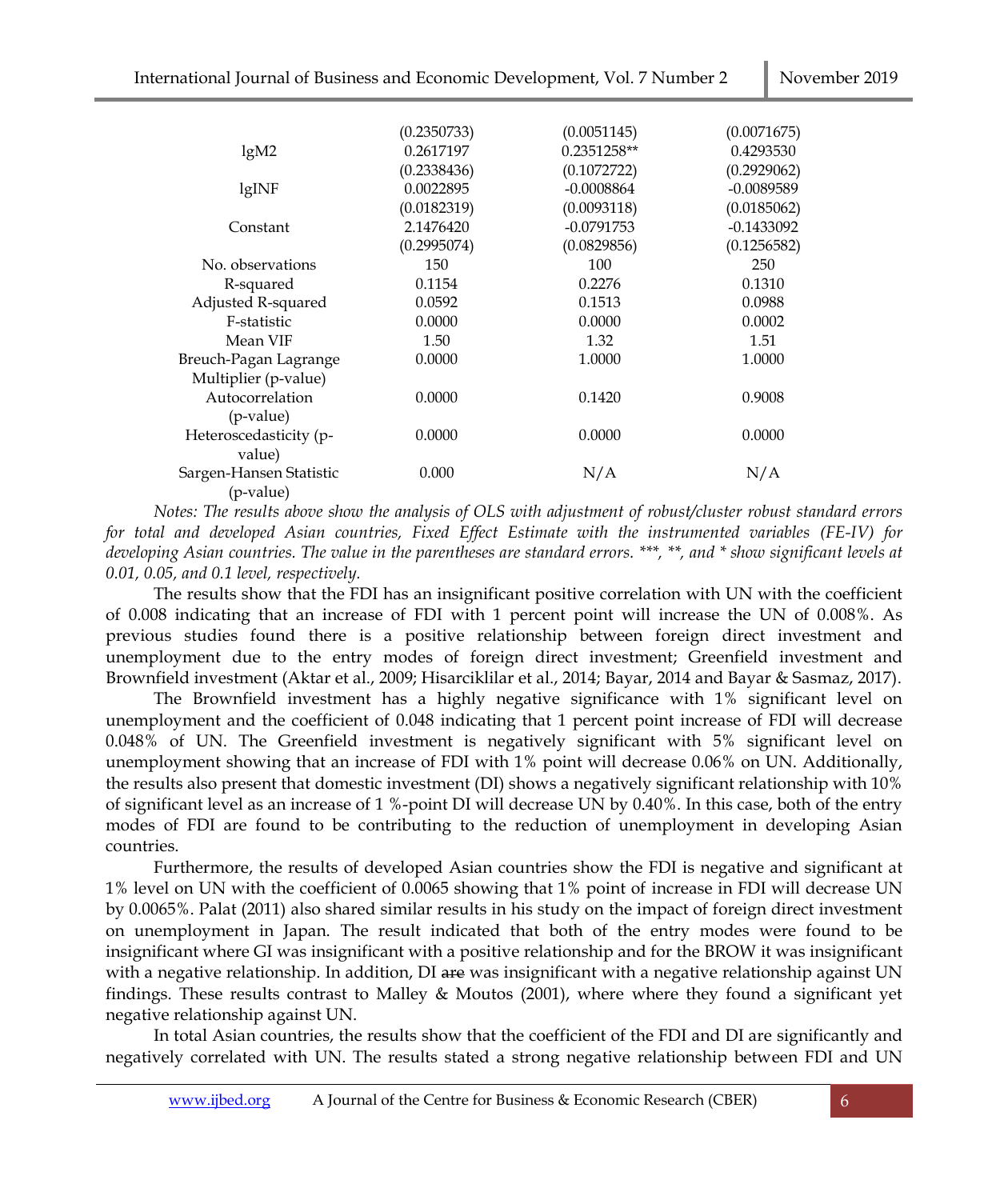with the p-value of 0.010 or 1% significant level. This indicates that a 1% increase in FDI will lead the reduction of 0.048% in unemployment. The result is aligned with the finding by Craigwell (2006) who found a negative and significant correlation in the investigation on the impact of foreign direct investment and employment in 20 English and Dutch-Speaking Caribbean that consist of developed and developing countries. Additionally, for both of the entry modes GI and BROW are insignificant where GI had an insignificant and positive relationship with UN and for BROW it is found insignificant but with negative relationship towards UN.

## **5.0 Conclusion and recommendation**

This study has examined the impact of entry modes of foreign direct investment on unemployment in Asian countries where the countries were divided into 3 groups of countries; total Asian countries, developing Asian countries and developed Asian countries. The main objective of this study is to investigate further the impacts of the entry modes of foreign direct investment on unemployment in these three groups of Asian countries. The results reveal only developing Asian countries that has an inflow of foreign direct investment (FDI) cannot reduce unemployment as there are interference with the entry modes of FDI which are Greenfield investment and Brownfield investment. For both of the total Asian countries and developed Asian countries, the results correlate with previous studies as the inflow of foreign direct investment can reduce unemployment. The results of this study suggest that the inflow of foreign direct investment does have an influence in reducing unemployment due to the presence of entry modes of foreign direct investment; Greenfield investment and Brownfield investment in developing countries. It also can be concluded that developed Asian countries whose FDI and Gross Domestic Product (GDP) are able to reduce unemployment as the output depends on the amount of labour used in the process of production where the increase in GDP indicates lowering unemployment rates.

In a nutshell, for the practical implication, it is suggested that the movement of inflow of foreign direct investment should be revised as the inflow of foreign direct investment consists of Greenfield and Brownfield investment to cure unemployment issues in Asian countries. Specifically, for developing Asian countries, domestic investment and entry modes (Greenfield and Brownfield investment) of FDI can be used while for developed Asian countries, this study suggests attracting more FDI and other entry modes such as foreign technology and knowledge transfer to overcome or reduce unemployment issues.

Saray (2011) claimed that acquisition is preferred for positive employment effects in developed countries while for developing countries labour-intensive technologies are more preferred for unemployment solution whereas the job creation of foreign investments depend on whether it is capital or labour intensive.

Based on the empirical analysis conducted in this paper, it is concluded that developing Asian countries are based on labour intensive where the entry modes of FDI (Greenfield and Brownfield investment) creates more job opportunities and reduce unemployment. In the case of developed Asian countries, it is based on capital intensive where these entry modes of FDI are insignificant and do not really contribute to job opportunities and are unable to reduce unemployment compared to developing Asian countries.

## **6.0 Appendices**

Table 2: List of countries used in this study which are divided into two categories and for Total Asian countries is sum all of the two categories.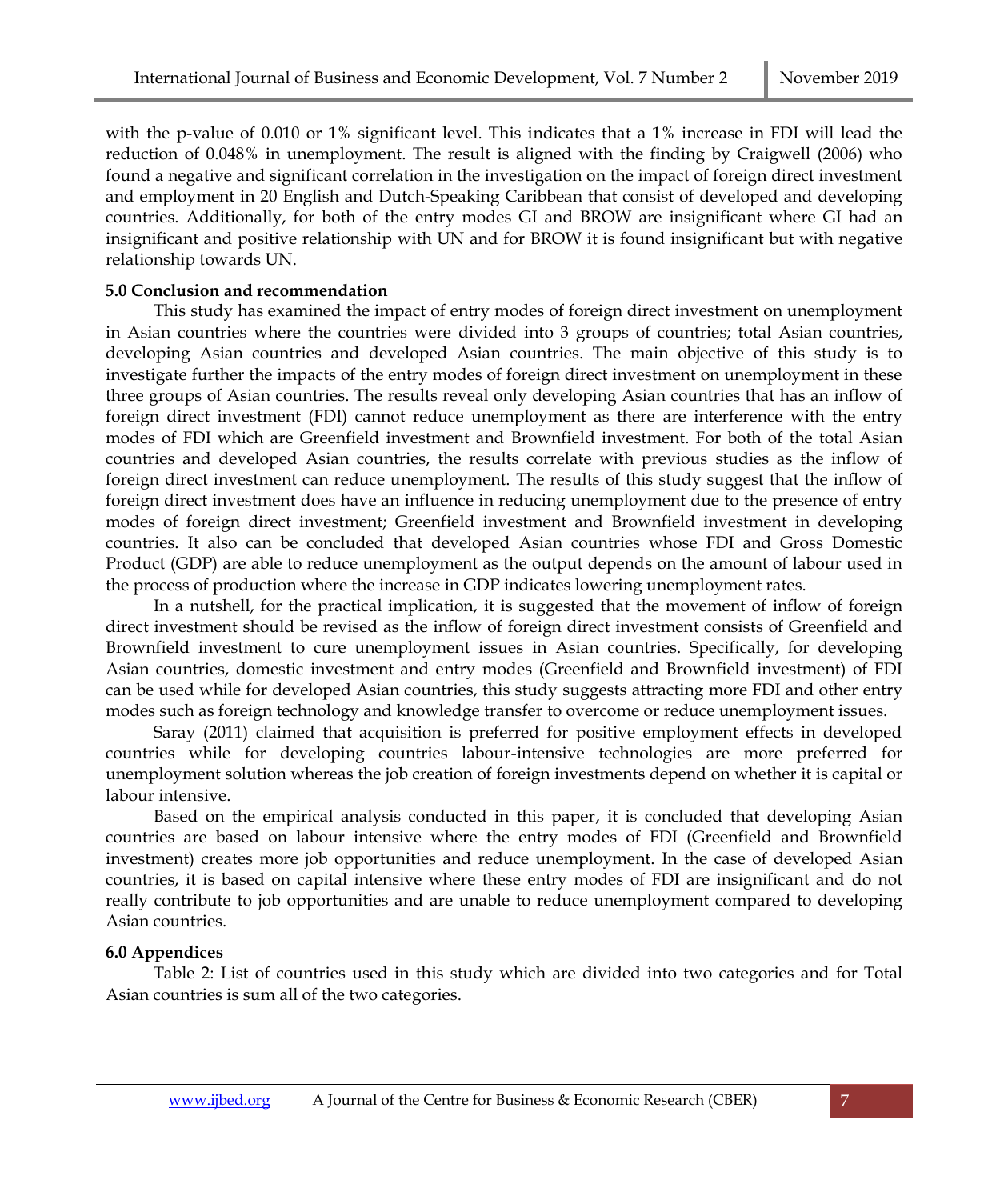| Developing Asia countries | Developed Asia countries    |
|---------------------------|-----------------------------|
| Cambodia                  | Bahrain                     |
| China                     | Hong Kong, China            |
| India                     | Israel                      |
| Indonesia                 | Japan                       |
| Jordan                    | Korea, Republic of          |
| Kazakhstan                | Macao, China                |
| Malaysia                  | Oman                        |
| Mongolia                  | Saudi Arabia                |
| Philippines               | Singapore                   |
| Russian Federation        | <b>United Arab Emirates</b> |
| Sri Lanka                 |                             |
| Thailand                  |                             |
| Turkey                    |                             |
| Ukraine                   |                             |
| Viet Nam                  |                             |

Source: UNCTAD (2017)

# **7.0 References**

- Aktar, I., Demirci, N., & Ozturk, L. (2009). Can Unemployment be Cured by Economic Growth and Foreign Direct Investment in Turkey? *International Research Journal of Finance and Economics, 27*, 203 - 211.
- Amarendra, S., & Oscar, C. (2018). The Labor Market Effects of FDI: A Panel Data Evidence from Mexico. *Foreign Direct Investment in Developing Countries*, 161 - 209.
- Anderson, E., & Gatignon, H. (1986). Modes of Foreign Entry: A Transaction Cost Analysis and Propositions. *Journal of International Business Studies, 17*(3), 1-26.
- Angrist, J., & Alan, K. (2001). Instrumental Variables and the Search for Identification: From Supply and Demand to Natural Experiments. *Journal of Economics Perspectives, 15*(4), 69–85.
- Bayar, Y. (2014). Effects of economic growth, export and foreign direct investment inflows on unemployment in Turkey. *Investment Management and Financial Innovations, 11*(2).
- Bayar, Y., & Sasmaz, M. (2017). Impact of Foreign Direct Investment on Unemployment in Emerging Market Economies: A Co-Integration Analaysis World Emerging Market Economies. *International Journal f Business and Economic Sciences Applied Research, 10*(3), 90 - 96.
- Branstetter, L. (2006). Is foreign direct investment a channel of knowledge. *Journal of International Economics, 68*(2), 325 – 344.
- Breusch, T., & Pagan, A. (1978). A simple test for heteroskedasticity and random coefficient variation. *Econometrica, 46*, 1287 - 1294.
- Chang, S.‐J., & Rosenzweig, P. M. (2001). The choice of entry mode in sequential foreign direct investment". *Strategic Management Journal, 22*(8), 747 - 776.
- Chaudhuri, S., & Mukhopadhyay, U. (2014). Foreign direct investment in developing countries: A theoretical evaluation. *Foreign Direct Investment in Developing Countries*, 161–209.
- Gujarati, D., & Porter, D. (2009). *Basic econometrics* (5th ed.). Boston:McGraw-Hill.
- Hansen, L. P. (1982). Large Sample Properties of Generalized Method of Moments Estimators. *Econometrica, 50*, 1029- 1054.
- Hisarciklilar, M., Gultekin-Karakas, D., & Asici, A. (2014). Can FDI be a Panacea for Unemployment? The Turkish Case. In T. Dereli, Y. P. Soykut-Sarica, & A. Sen-Tasbasi, *Labor and Employment Relations in a Globalized World* (pp. 43 - 70). Springer, Cham.
- Irpan, H. M., Saad, R. M., Nor, A. H., Noor, A. H., & Ibrahim, N. (2016). Impact of foreign direct investment on the unemployment rate in Malaysia. *Journal of Physics: Conference Series 710*.
- Jayaraman, T., & Singh, B. (2007). Foreign Direct Investment and Employment Creation in Pacific Island Countries: An Empirical Study of Fiji. *Asia-Pacific Research and Training Network on Trade. Working Paper Series (3507)*.

Lloyd, S. (1996). Universal Quantum SImulators. *Science,New Series, 272*(5278), 1073-1078.